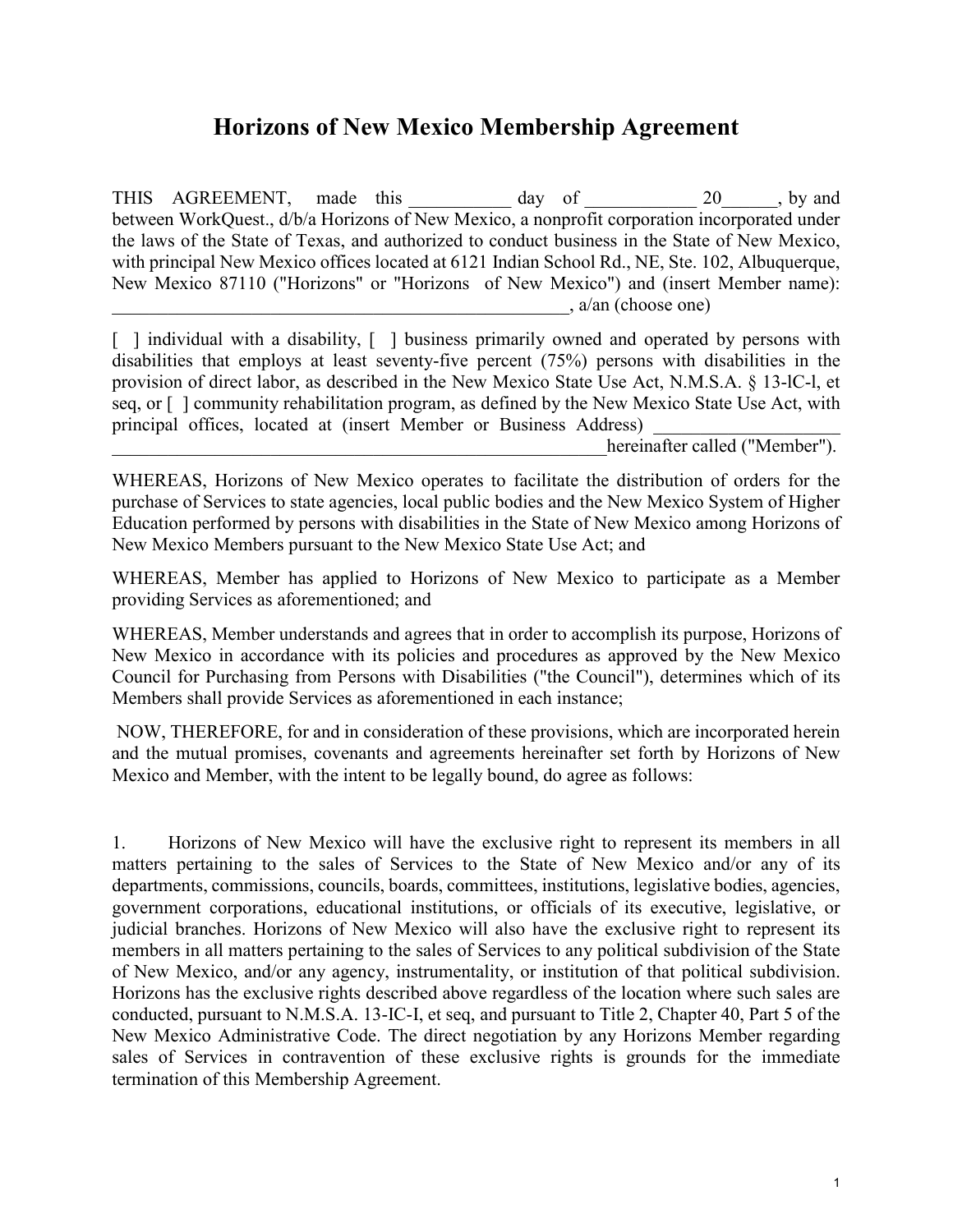a. All Service Contracts negotiated by Horizons will either be tripartite agreements between Horizons, the Member, and the state agency or local public body, or Contracts between Horizons and the state agency or local public body, to which the Member is not a party. The Members' rights and obligations under tripartite agreements are subject to the conditions described in this Agreement. If Horizons negotiates a Service Contract on behalf of a Member to which the Member is not a party, the Member must enter into a subcontract with Horizons, which will be subject to the terms of this Agreement, including, but not limited to, paragraph 2b.

b. All subcontracts into which the Member enters pursuant paragraph 2a, above shall be subject to the following conditions:

i. The Member shall bind itself to Horizons and to the state agency or local public body. Additionally, under all subcontracts, the Member will be obligated to Horizons and the state agency or local public body in the same manner and to the same extent that Horizons is bound and obligated to the state agency or local public body under the original Service Contract.

ii.Under all subcontracts, all rights under the original Contract that the state agency or local public body may exercise and enforce against Horizons may be exercised and enforced by Horizons against the Member, in the event of any dispute between the state agency or local public body and Horizons.

iii. Under all subcontracts, Member shall be bound by all decisions, directives, interpretation(s) and rulings of the state agency or local public body, including the state agency or local public boy's termination or suspension of Contractor.

3. Horizons of New Mexico will have the exclusive right to represent its members in all matters pertaining to N.M.S.A. § 13-1C-1, et seq, and Title 2, Chapter 40, Part 5 of the New Mexico Administrative Code, as amended from time to time.

4. Member certifies that it meets at least one of the following requirements:

a. If Member is an individual, the Member certifies that he or she has a mental or physical impairment that constitutes or results in a substantial impediment to employment, as described in the State Use Act;

b. If Member is a business, the Member certifies that it is primarily owned and operated by persons with disabilities in the provision of direct labor, direct labor being defined as work directly relating to the provision of Services, but not work required for or relating to supervision, administration or inspection;

c. If Member is a community rehabilitation program, Member certifies that it is organized under the laws of New Mexico or elsewhere in the United States, and operated in the interest of persons with disabilities and operated, as a non-profit entity, so that no part of its income inures to the benefit of any shareholder or other person. Member also certifies that, in the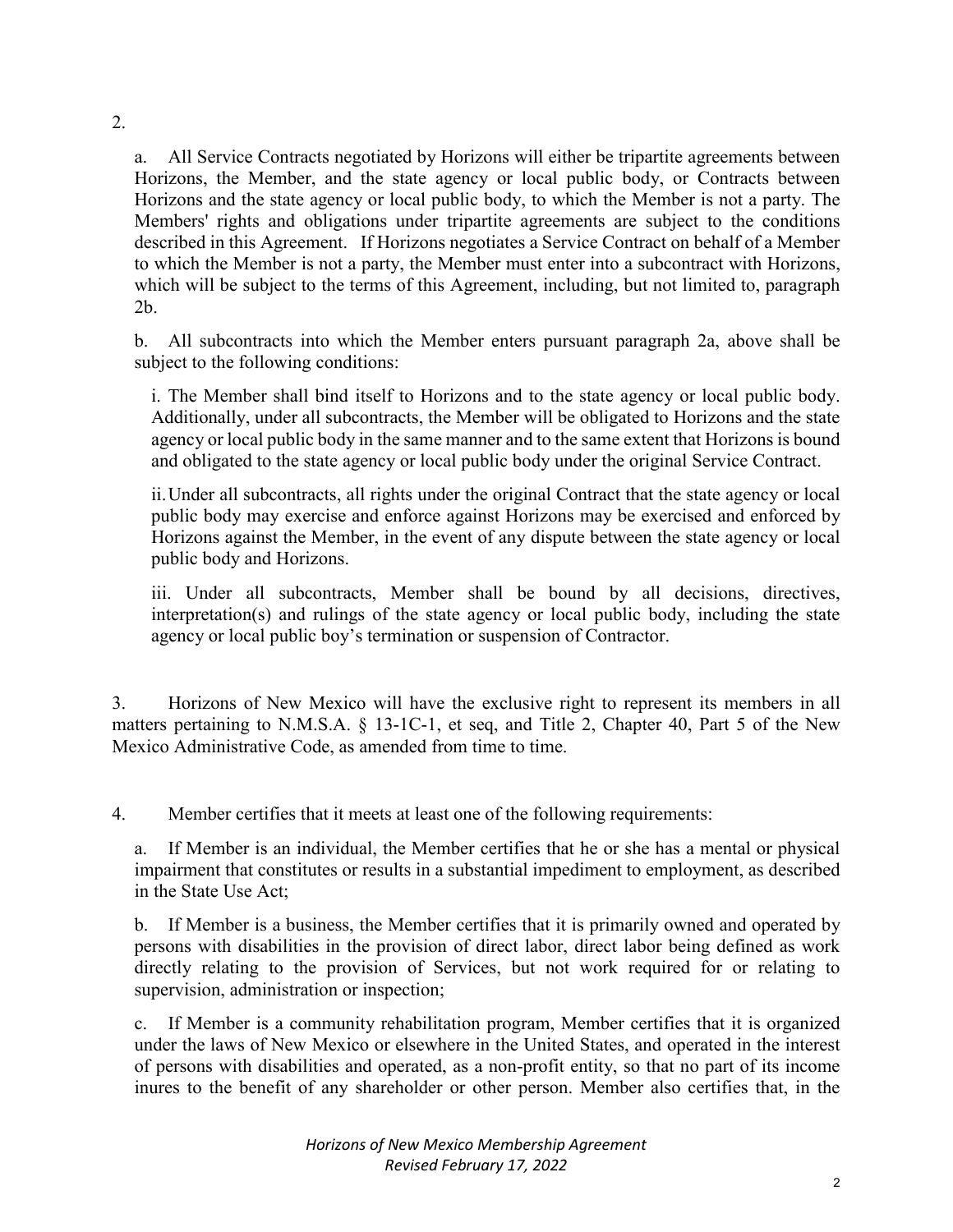provision of total Services, it employs during the state fiscal year at least seventy-five percent persons with disabilities in direct labor for those Services.

5. Member agrees that no Services shall be delivered to any agency of the State of New Mexico or local government unless during the State Fiscal Year at least seventy-five percent persons with disabilities are used in the direct labor for the provision of the Members' total Services, whether or not they are provided under the State Use Act. Member also agrees that no such Services shall be delivered unless Member has the appropriate business and/or professional license(s) in the State of New Mexico.

6. Member agrees to provide, on a quarterly basis, reports pertaining to its employees describing their wages, hours and the percentage of employees with disabilities, based on the definitions in the State Use Act.

7. To be eligible to participate in this program, Member Agencies must certify to the Council that persons with qualifying disabilities will make an appreciable contribution to the performance of the Service. In each case, the Council makes the final determination of eligibility. If the Member wishes to obtain a specific procurement, the Member must also be capable of performing the Service in accordance with the specifications of the procurement Contract, and must submit the following documents as proof of its capability: Price Proposal and Cost Analysis spreadsheet, Contract Authorization checklist, disability documentation regarding the member and each employee, certificate of liability insurance, and Service Contract agreement

8. Pursuant to all Contracts negotiated by Horizons of New Mexico on behalf of any Member, the Member will be entitled to payment according to a fair market price negotiated by the Council. The state agency or local public body will make this payment to Horizons, and Horizons will transfer this payment to the Member pursuant to the Contract with the state agency, local public body or New Mexico System of Higher Education. The state agency or local public body will also pay Horizons an additional fee of five percent (5%) of the member's payment. Horizons will retain this additional fee as payment for its administrative Services. In the event that the Member, rather than Horizons, is paid by the state agency, local public body or New Mexico System of Higher Education, and fails to pay Horizons the 5% administrative fee, Horizons reserves the right to collect the fee from the Member, or to deduct it from the payment owed the Member on a different procurement. In the event that Horizons has paid its Member and the state agency, local public body or New Mexico System of Higher Education, fails to pay Horizons, Horizons reserves the right to collect the fees from the Member, or to deduct it from the payment owed the Member on a different procurement.

9. Member agrees to abide by any and all rules, procedures and policies which Horizons of New Mexico establishes pertaining to these Contracts, including but not limited to, rules, procedures and policies pertaining to the following: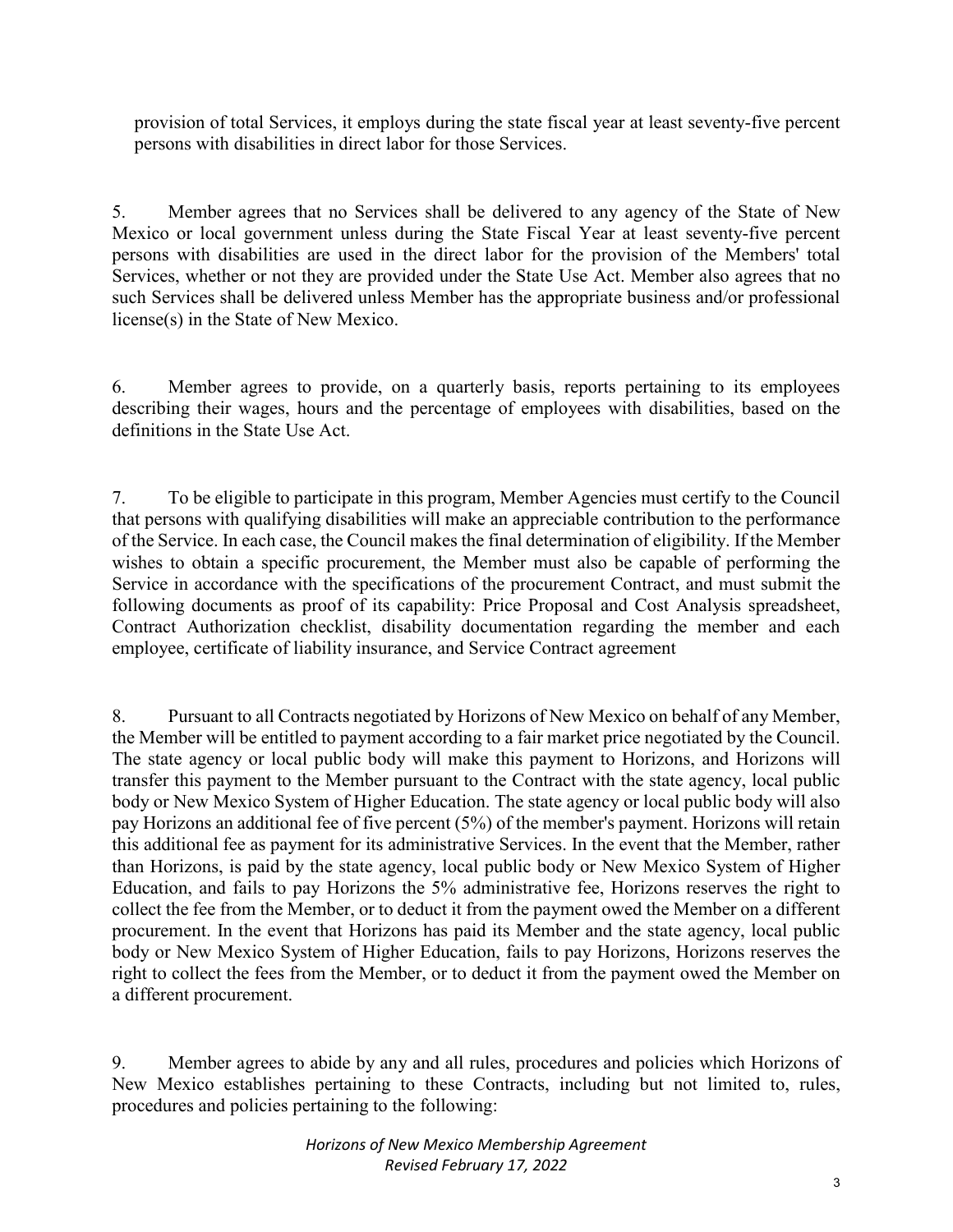- a. Quality and standards of Services;
- b. Employment of persons with disabilities to perform such Contracts;
- c. Types and amounts of insurance coverage Member shall maintain with respect to the performance of such Contracts. In addition Horizons of New Mexico requires a current certificate of liability insurance on file for all member agencies as a requirement of membership.
- d. Roles and responsibilities in performing such Contracts.
- e. The Agency and Horizons of New Mexico Policy and Procedures Manual.

10. Member hereby agrees to indemnify Horizons of New Mexico and hold it harmless from and against any damage, liability, loss, claim, judgement or deficiency including, but not limited to, reasonable attorney's fees and other costs and expenses incident to any claim, suit, action or proceeding arising out of or resulting from Member's performance of any Contract. This paragraph shall survive any termination of this Agreement.

11. With the approval of the Council, either party may terminate this Agreement by giving 120 days written notice thereof to the party. With the approval of the Council, Horizons may terminate this Agreement immediately for a material breach by the Member of this Agreement. Horizons may terminate any procurement Contracts to which the Member is a party immediately for a material breach by the Member. In the event of immediate termination of this Agreement Horizons shall provide written notice of the termination, and the Member may seek a hearing before the Council to contest the termination. The Member must seek a hearing within fifteen (15) days after receiving notice of immediate termination. Upon notice of termination by either party, Horizons of New Mexico shall have the right to reassign all executory Contracts which had been assigned to Member to its other Members; provided, however, that, until such reassignment, Member shall perform work to deliver assigned Service Contract and shall remain entitled to payment for work performed less damages caused by any material breach of Contract by the Member.

12. If either party breaches any provisions of this Agreement, the other party shall have the right, at its election, to sue for damages for such breach or seek other remedies or relief as may be available. The party breaching this Contract shall be responsible for payment of reasonable attorney fees and other costs incurred by the other in enforcing its rights under this Agreement.

13. For each Service Contract to which it is a party, the Member shall maintain detailed time and expenditure records that indicate the date, time, nature and cost of Services rendered during the term and effect of the Service Contracts, and retain the records for a period of three (3) years from the date of final payment under the Service Contract, unless a longer period of time is required by the Service Contract. For each Service Contract, the records shall be subject to inspection by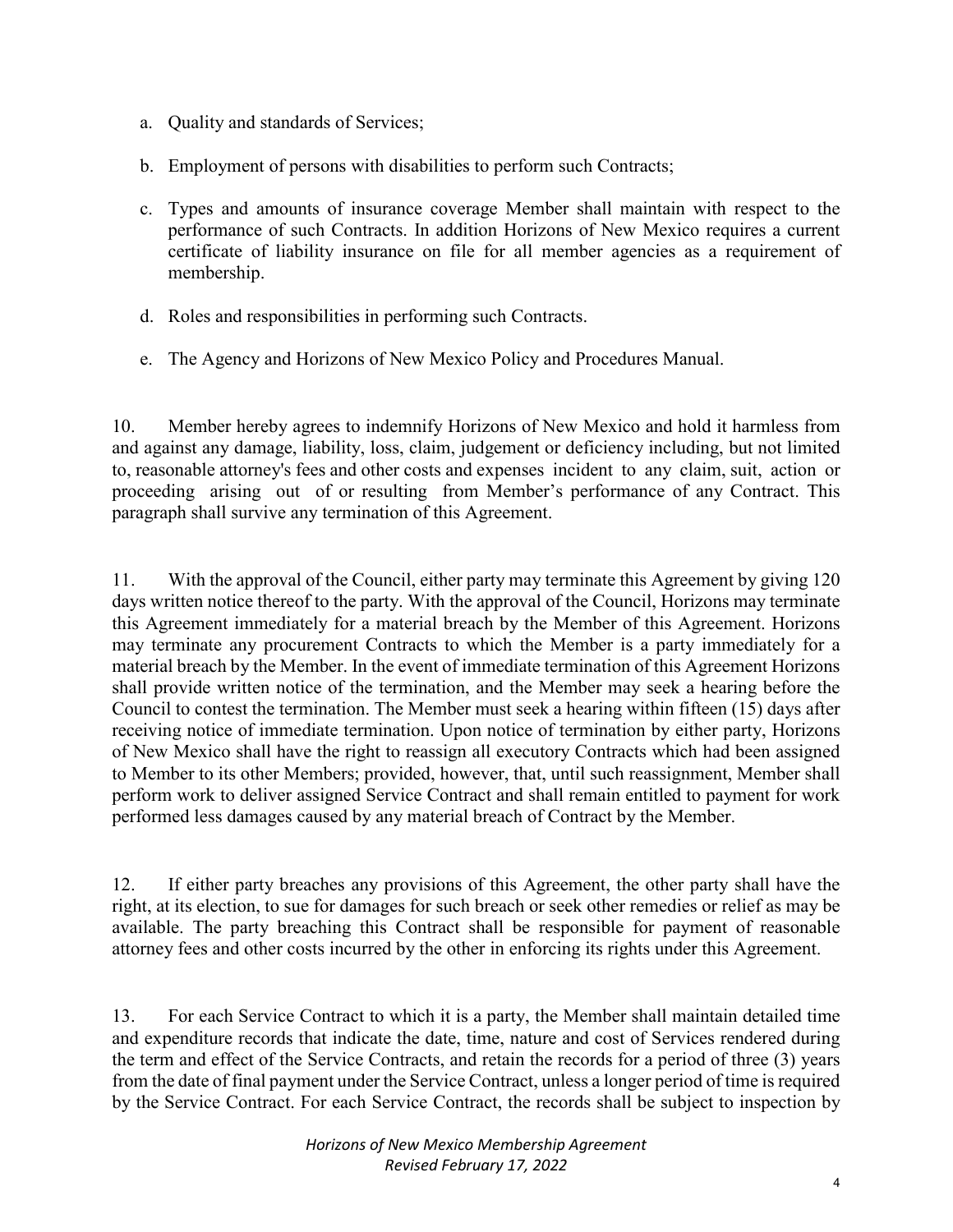Horizons, as well as by any and all state, federal, local, and/or tribal agencies that have the right to audit either Horizons or the Member pursuant to the Contract. For each Service Contract, the Member shall retain all time and expenditure records. Horizons and the state agency(ies) and/or local public body(ies) for whom the Services are provided shall have the right to audit billings both before and after payment. Payment for Services under Service Contracts shall not foreclose the right of Horizons to recover excessive or illegal payments on its own behalf.

Member agrees to reimburse Horizons for all expenses associated with audits conducted by the federal government. Nothing in this paragraph shall limit the Member's duty to keep records under the terms of any Service Contract, tripartite agreement, or subcontract.

14. Member and Horizons agree to the Council's Whistleblower policy (Article IX, Council Bylaws), affirming no individual shall be discharged, demoted, suspended, threatened, harassed, denied a Contract or in any other manner be discriminated against for disclosing to the Council, the State Purchasing Agent, the Office of the State Auditor, the Office of the Attorney General, or other appropriate state or federal officials information that the individual reasonably believes is evidence of mismanagement of a State Use Act Contract, a waste of state or federal funds, an abuse of authority relating to a State Use Act Contract, a danger to public health or safety, or that otherwise constitutes a violation of law, rule, or regulation.

15. The member affirms that it is not listed on the System for Award Management, and that it is not suspended or disbarred by the State Purchasing Agent. The member further agrees to immediately notify the state or local public body should it be listed on the System for Award Management or be suspended or disbarred by the State Purchasing Agent at any time during the term of work on behalf of the state or local public body.

16. This Agreement contains the entire understanding of the parties, and there are no representations, warranties, covenants or undertakings other than those expressly set forth herein, except as provided in any procurement subcontract between Horizons and the Member, the State Use Act, the regulations governing the State Use Act, and any other applicable state and federal law.

17. The modification or waiver of any of the provisions of this Agreement shall be effective only if made in writing and executed with the same formality as this Agreement. The failure of either party to insist upon strict performance of any of the provisions of this Agreement shall not be construed as a waiver of any subsequent default of the same or similar nature.

18. If any term, condition, clause, or provision of this Agreement shall be determined or declared to be void or invalid in law or otherwise, then only that term, condition, clause or provision shall be stricken from this Agreement. In all other respects this Agreement shall be valid and continue in full force, effect and operations.